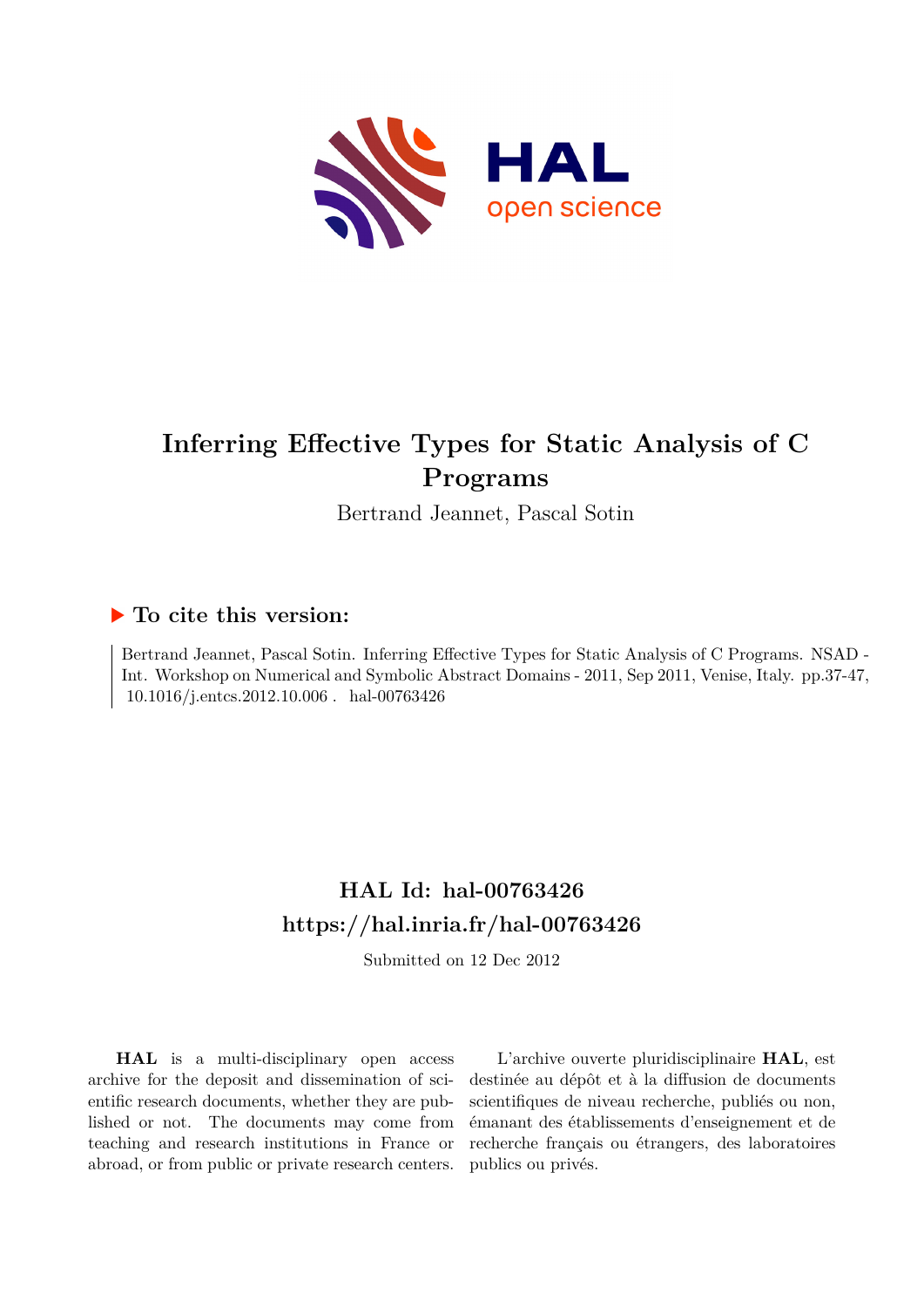$R$  replace this file with prediction  $\mathbf{r}$  is filed with prediction  $\mathbf{r}$  and  $\mathbf{r}$ or with entcsmacro.sty for your meeting. Both can be found at the [ENTCS Macro Home Page.](http://www.math.tulane.edu/~entcs)

# Inferring Effective Types for Static Analysis of C Programs<sup>[1](#page-3-0)</sup>

Bertrand Jeannet<sup>[2](#page-3-0)</sup> Pascal Sotin<sup>2</sup>

INRIA

### Abstract

The C language does not have a specific Boolean type: Boolean values are encoded with integers. This is also true for enumerated types, that may be freely and silently cast to and from integers. On the other hand, verification tools aiming at inferring the possible values of variables at each program point may benefit from the information that some (integer) variables are used solely as Boolean or enumerated type variables, or more generally as finite type variables with a small domain. Indeed, specialized and efficient symbolic representations such as BDDs may be used for representing properties on such variables, whereas approximated representations like intervals and octagons are better suited to larger domain integers and floating-points variables.

Driven by this motivation, this paper proposes a static analysis for inferring more precise types for the variables of a C program, corresponding to their effective use. The analysis addresses a subset of the C99 language, including pointers, structures and dynamic allocation.

Keywords: Static Analysis, Type Inference, C Programming Language, Boolean, Finite Types.

## 1 Introduction

## Verification of C programs.

<span id="page-1-1"></span>The initial motivation for this work was to infer invariants on C programs with the tool CONCURINTERPROC  $[6]$ . There are two main issues when one wants to connect an academic analyser to the C language:

- (i) The analyser might encounter features of the C language it was not designed to deal with. This leads in the best case to the use of imprecise fall-back treatments and in the worst case to a silently unsound analysis.
- <span id="page-1-0"></span>(ii) The analyser may not recognize in the C presentation features for which it was designed. This leads to a less precise treatment of the program.

c 2012 Published by Elsevier Science B. V.

<sup>&</sup>lt;sup>1</sup> This work was supported by the french ANR project ASOPT.

 $2$  Emails: bertrand. jeannet@inria.fr [pascal.sotin@inria.fr](mailto:pascal.sotin@inrialpes.fr)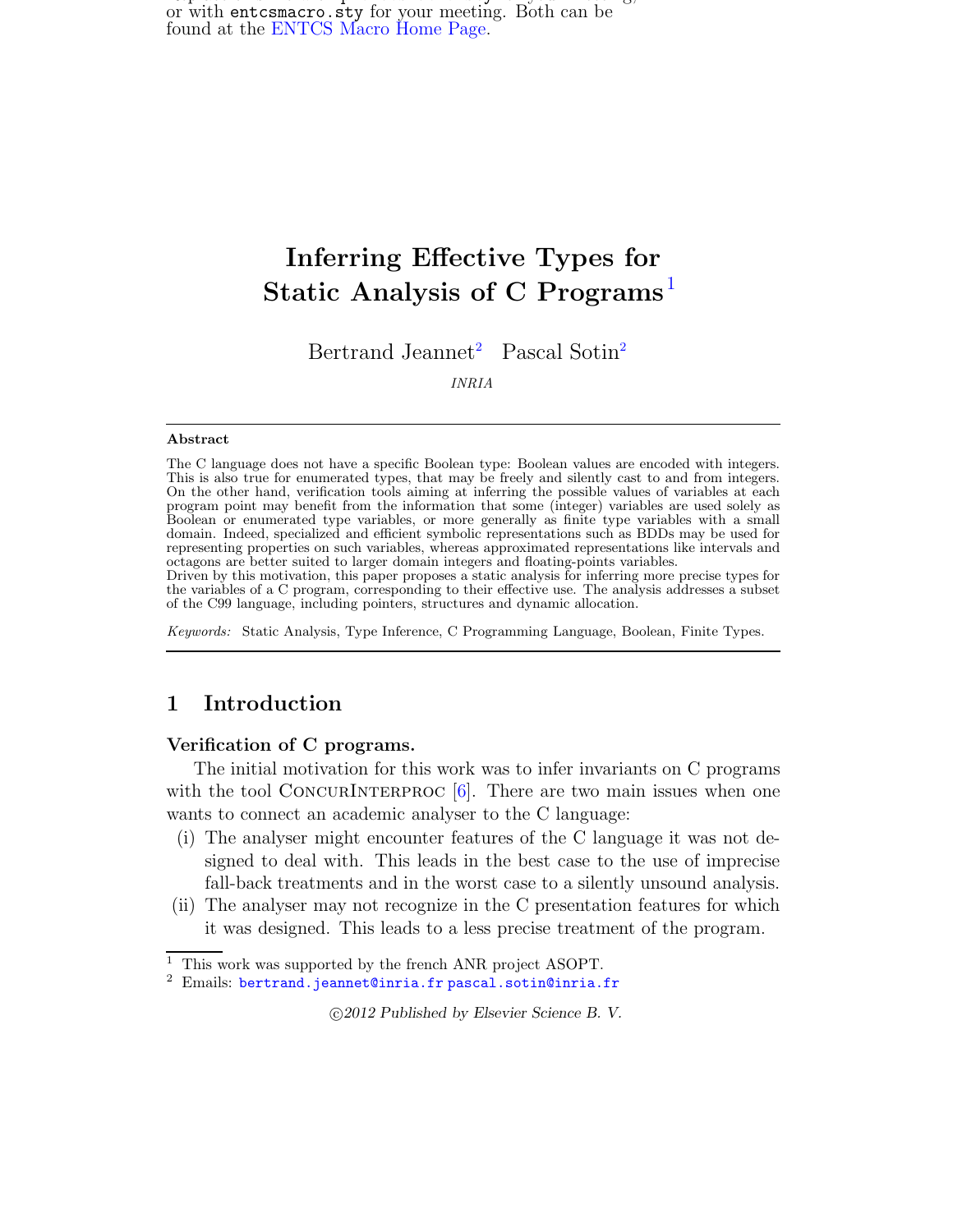int b,x; if (b)  $x++;$ bool b; int x; if (b) x++;

<span id="page-2-0"></span>Fig. 1. Boolean typed int

This article address a problem belonging to Point [\(ii\)](#page-1-0).

### Boolean values encoded with integers variables.

The verification tool ConcurInterproc distinguishes numerical, Boolean and finitely enumerated variables. We want to cast C programs as input of this analyser and to exploit its type system. Unfortunately, the C type system is too weak. For example, in Fig. [1,](#page-2-0) both b and x are declared as int but the analyser would gain precision by considering b as a boolean and x as a number (a disjunctive analysis, depending on the truth value of b would then be performed). Moreover, even if b was declared as a Boolean enumerated type  $\{false=0, \text{ true=1}\}$ , this does not imply that it is not assigned somewhere else the value 2.

## Contribution.

We propose a static analysis for C programs which specializes in a sound way the generic integer type of some variables and structure fields into Booleans or inferred enumerated types. This analysis takes into account aliasing properties raised by procedure calls and pointers. This static analysis allows the initial weakly-typed C program to be transformed into a semantically equivalent, strongly typed program, which can be more efficiently analyzed by verification tools such as CONCURINTERPROC  $[6]$ . After a short presentation of the context and related work (Section [2\)](#page-2-1), we first describe our analysis in a simple context involving only procedures and integer variables (Section [3\)](#page-3-1), before extending it to pointers, structures and dynamic allocation (Section [4\)](#page-8-0), and discussing remaining issues in the conclusion.

## <span id="page-2-1"></span>2 General Context and Related work

As already mentioned, our motivation is to connect the ConcurInterproc verification tool  $[6]$ , and its extension to pointers PINTERPROC  $[10]$ . These tools can treat the integer variables of C programs as numerical variables, by representing their possible values using for instance octagons [\[8\]](#page-12-2), but they can handle more precisely *(ie.,* in a disjunctive way) those integer variables that are actually manipulated as Boolean or enumerated variables, using BDDs.

A simple solution to avoid the confusion between Boolean and numerical variables is to use a strongly-typed form of C (eg. Cyclone [\[7\]](#page-12-3)) offering types like bool and ensuring that the program respects the declared types, but then this does not address ordinary C programs.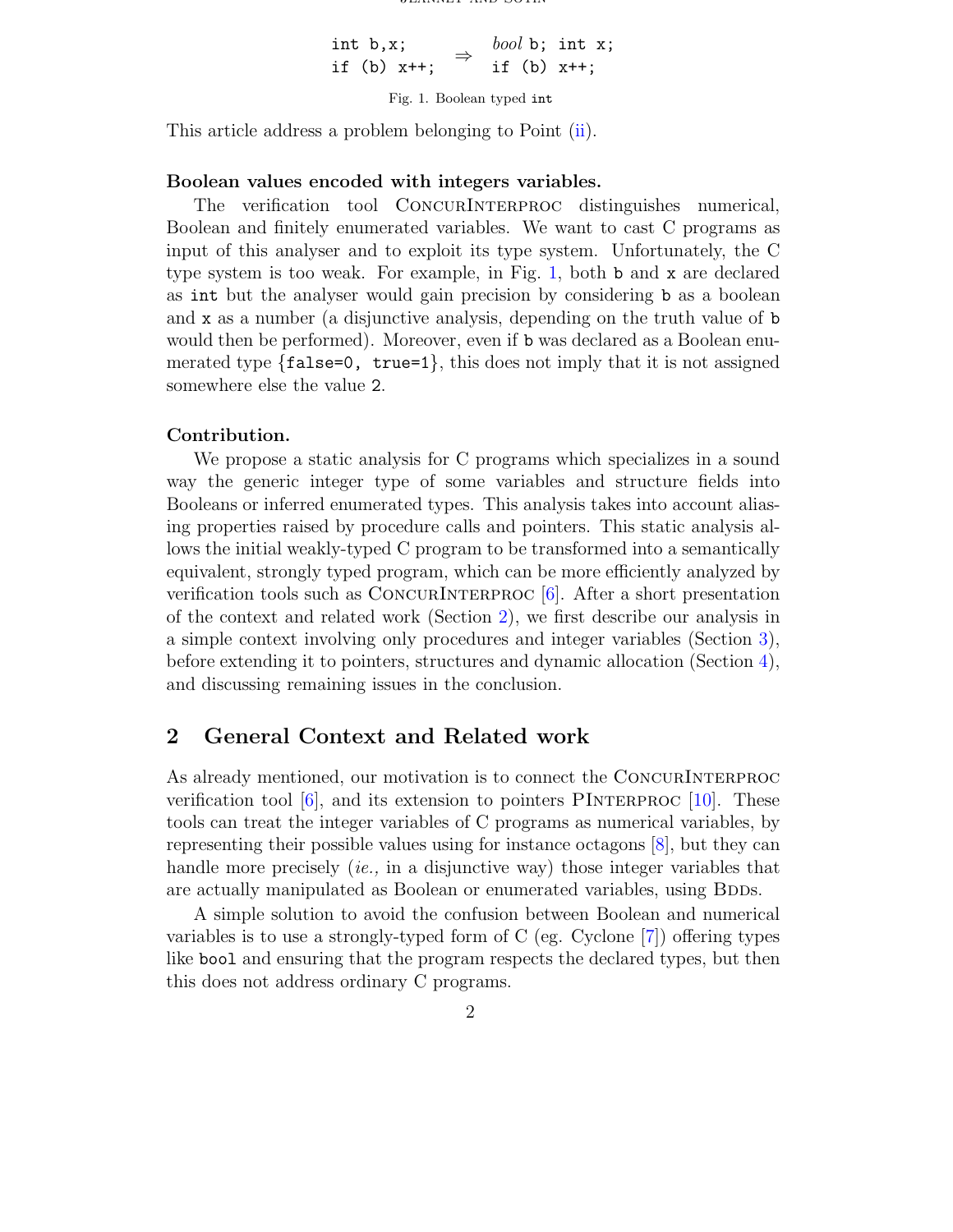$\langle \text{prog} \rangle ::= \langle \text{decl} \rangle \langle \text{proc} \rangle^+$ list of variable and procedure declarations  $\langle \text{proc} \rangle ::= \langle \text{typ} \rangle f(\langle \text{decl} \rangle)^{\alpha} \{ \text{``\langle \text{decl} \rangle \langle \text{stm} \rangle * \alpha} \}$ " contains declarations and statements  $\langle \text{decl} \rangle ::= (\langle \text{typ} \rangle x)^*$ declaration of typed variables  $\langle \text{typ} \rangle ::= \text{int}$  $\langle \text{stm} \rangle ::= \langle \text{lv} \rangle = \langle \text{expr} \rangle$  assignment  $|\langle \text{lv} \rangle = p(\langle \text{expr} \rangle, \dots, \langle \text{expr} \rangle)$  procedure call | return  $x$  returnig the value of a variable  $\langle\mathrm{lv}\rangle ::= x$  $\langle \text{expr} \rangle ::= \langle \text{cst} \rangle | \langle \text{lv} \rangle$  constant or left-value |  $\langle \text{boolean} \rangle$  |  $\langle \text{intexpr} \rangle$  $|\quad \langle \exp r \rangle$ "?" $\langle \exp r \rangle$ ":" $\langle \exp r \rangle$  conditional expression  $\langle \text{boolean} \rangle ::= \text{ ``!''}\langle \text{expr} \rangle \mid \langle \text{expr} \rangle \langle \text{bool\_binop} \rangle \langle \text{expr} \rangle$ Boolean expressions evaluating to 0 or 1 according to C99 stdandard  $\langle \text{intexpr} \rangle ::= "-" \langle \text{expr} \rangle | \langle \text{expr} \rangle \langle \text{int} \rangle | \langle \text{expr} \rangle \rangle$ "Integer" expressions potentially evaluating to any value  $\langle \text{cst} \rangle ::= 0, 1, 2, \ldots$  $\langle \text{bool\_binop} \rangle ::= \sqrt[n]{\&\&\}^n ||\sqrt[n]{\,} = \sqrt[n]{\,} = \sqrt[n]{\,} \cdot \cdot \cdot$  $\langle \text{int\_binop} \rangle ::= "+"|``-"|``*"|``/"|``&"|``|''|.$ Fig. 2. General Syntax

<span id="page-3-3"></span>The question of strengthening the typing of a program for analysis purpose has been tackled by [\[3\]](#page-12-4) in the context of interpreted languages, like Javascript, with both weak and dynamic typing. The authors perform a flow-sensitive static analysis which collects the possible types of a variable at a given point. Similarly, for compilation purpose, many techniques have been proposed to infer the possible classes of objects at invocation sites in order to optimize dynamic call resolution into static calls. Compared to our analysis, these analyses infers sets of types in a flow-sensitive way while we are looking for a unique flow-insensitive type for each of our variables.

## <span id="page-3-1"></span>3 Programs with procedure calls and scalar variables

We first present our static analysis in the simple context of programs built from a number of procedures manipulating only scalar variables (we exclude pointers from the scalars). This allows to discuss our approach in a simple setting, before investigating the additional issues raised by pointers, casts and dynamic allocation.

## 3.1 The considered input language

<span id="page-3-0"></span>We consider a simple subset of C, the grammar  $3$  of which is depicted on Fig. [2.](#page-3-3)  $f, g$  denote procedure names,  $x, y$  variable names. As our analysis is

<span id="page-3-2"></span><sup>3</sup> We ignore details about separators, etc.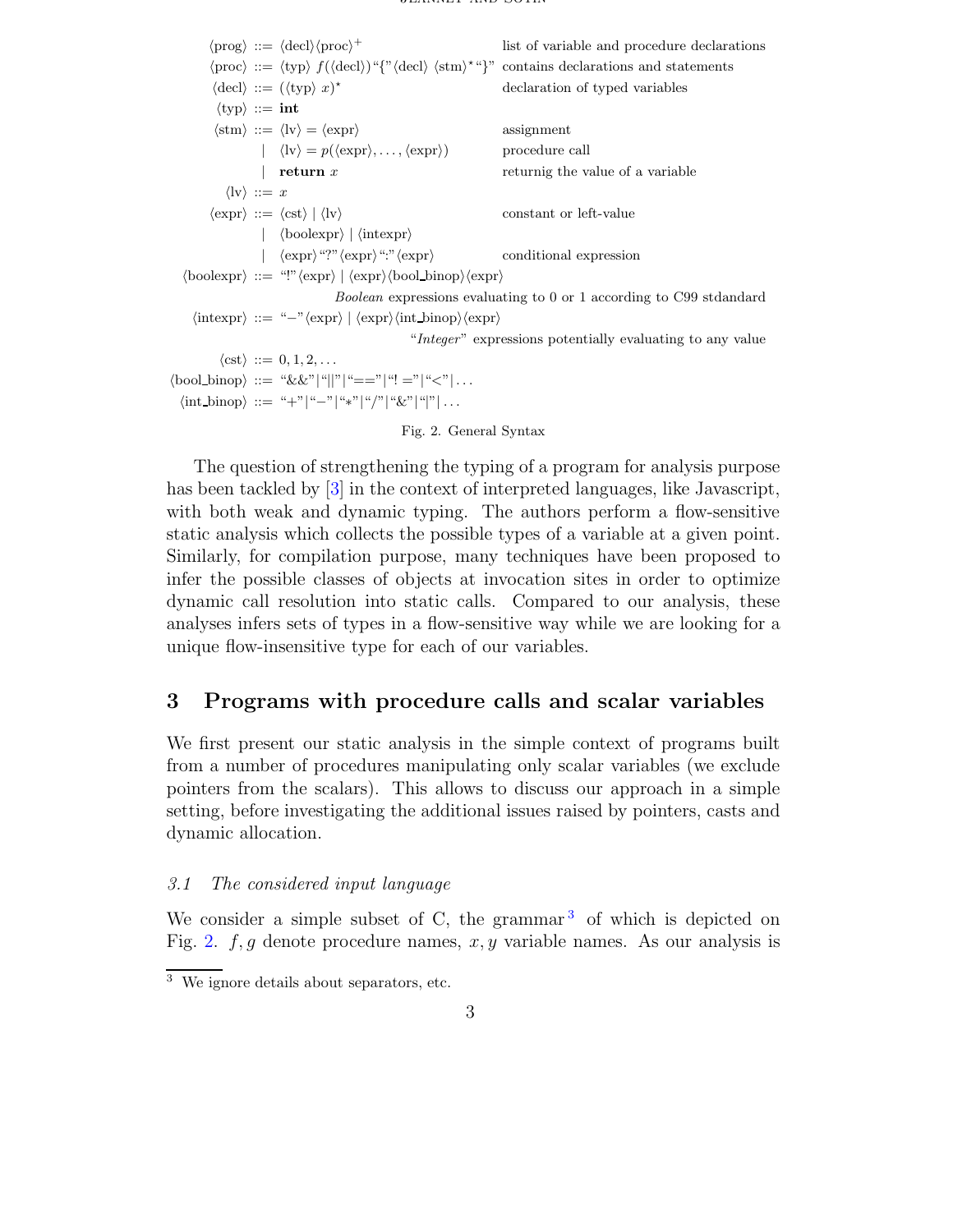<span id="page-4-1"></span>
$$
\frac{x = \exp r \in \langle \operatorname{stm} \rangle}{D(x) \supseteq D(\exp r)} \quad \frac{\text{return } \exp r \in \langle \operatorname{stm} \rangle(f)}{D(f) \supseteq D(\exp r)} \quad \frac{x = f(\exp r_1, \dots, \exp r_n) \in \langle \operatorname{stm} \rangle}{D(x) \supseteq D(f)} \quad \frac{typ \ f(\psi p_1 \ x_1, \dots, \psi p_n \ x_n) \in \langle \operatorname{proc} \rangle}{D(x) \supseteq D(f)} \quad (2)
$$
\n
$$
\forall i : D(x_i) \supseteq D(\exp r_i)
$$

$$
D(cst) = \{cst\}
$$
  
\n
$$
D(boolexpr) = \{0, 1\}
$$
  
\n
$$
D(intexpr) = \mathbb{Z}
$$
  
\n
$$
D(expr "?" expr_1 " : "expr_2) = D(expr_1) \cup D(expr_2)
$$
  
\n(3)

Fig. 3. Inferring possible values for variables in scalar programs

<span id="page-4-0"></span>flow-insensitive, we do not detail the statements related to control. In short, in this subset all variables are declared as integers, there are no pointers, no structured types, no dynamically allocated data. We assume that all procedures return a value, and that variables are uniquely identified by their name.

We do not consider explicit enumerated type declarations, unlike a tool like SPLint [\[1\]](#page-12-5), which complains about casts from one enumerated type to another one. This is because our analysis is not intended as an help for programmers to discover potential problems due to weak typing.

### <span id="page-4-2"></span>3.2 Inferring the possible values of variables

In this simple setting, the philosophy of our analysis is not really to infer types, but just to discover the set of possible values for any variable in a given procedure. This means that we focus on an attribute-independent, flow- and context-insensitive static analysis, which computes a function

$$
D: Proc \oplus Var \to \mathcal{P}(\mathbb{Z}) \tag{1}
$$

where

- $\mathcal{P}(\mathbb{Z})$  is the complete lattice of subsets of integers; the least upper bound operator of this domain coincides with the set union;
- $D(f)$  denotes the possible return values of the procedure f and  $D(x)$  the possible values of the variable x.

The functional set  $\mathcal{D} = Proc \oplus Var \rightarrow \mathcal{P}(\mathbb{Z})$  ordered pointwise is a complete lattice (the codomain of any  $D \in \mathcal{D}$  is finite).

This inference analysis is formalized on Fig. [3.](#page-4-0) It is based on the inspection of assignments, procedure call and return statements contained in procedures. We implicitly extend the function  $D$  to expressions using Eqn. [\(3\)](#page-4-1). Observe that we do not exploit the context of expressions: having the subexpression "x+3" or "x?1:0" in a procedure does not allow to infer any information on the possible values contained in  $x$  in the C language. This analysis is quite similar to a constant propagation analysis, in which the constant flat lattice is replaced by the lattice  $\mathcal{P}(\mathbb{Z})$ .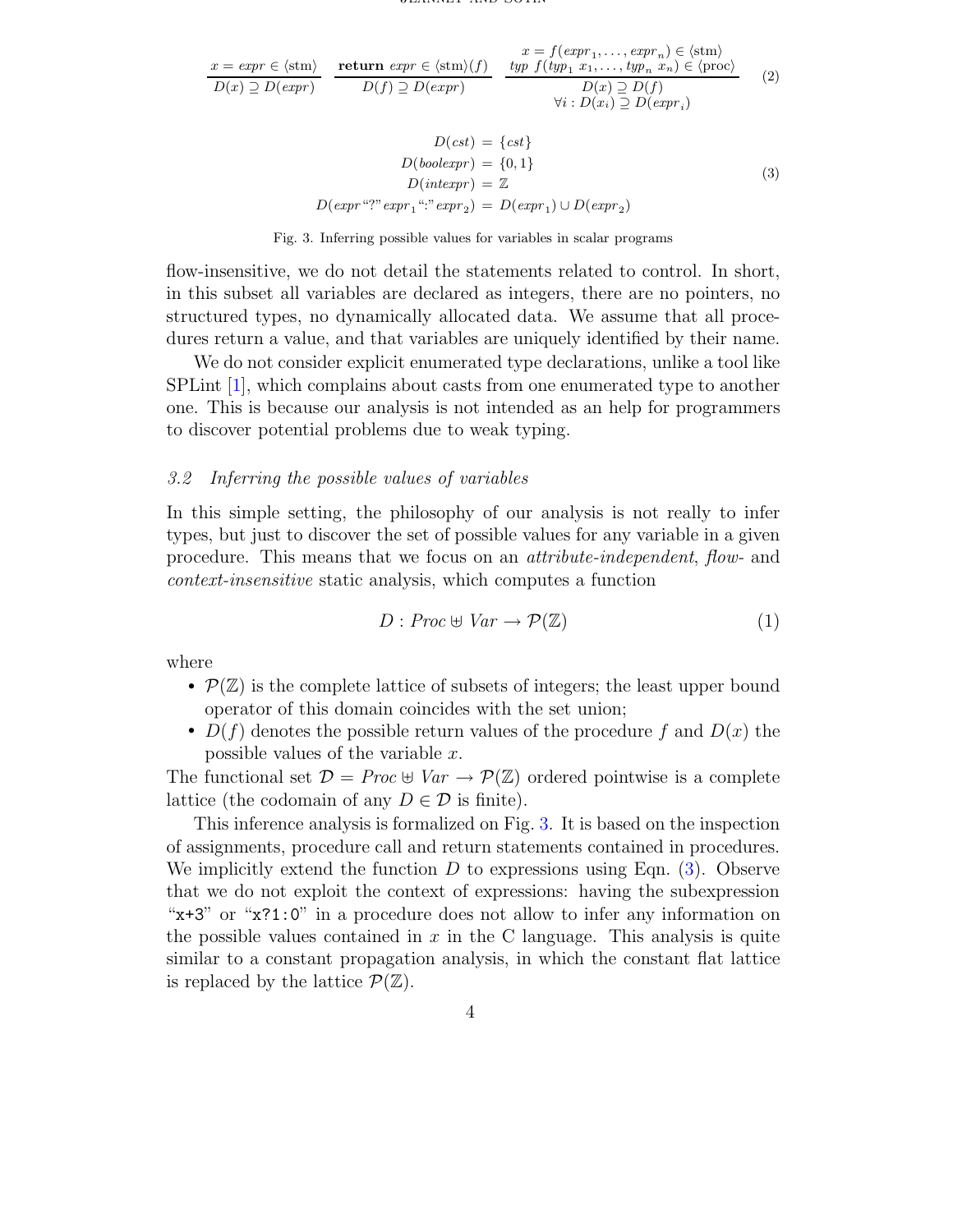The approximation we perform in this analysis is to consider that the set of possible values of any integer expressions (as defined in Fig. [2\)](#page-3-3) is the set of all integer values. For instance, if x may take the values 1 or 3 (*ie.*,  $D(x) = \{1, 3\}$ , our analysis considers that  $x+1$  may take any value (ie.,  $D(x+)$  $1) = \mathbb{Z}$ , instead of just a value in the set  $\{2, 4\}$ . Without this approximation our analysis is not computable<sup>[4](#page-5-0)</sup>, because the lattice  $\mathcal D$  does not satisfy the finite ascending chain condition. An alternative could be not to perform this approximation, but instead to use a widening operator that replaces finite subsets of  $\mathbb Z$  by  $\mathbb Z$  when their cardinality is greater than a given threshold. This alternative corresponds to the disjunctive completion of constant propagation analysis, equipped with a widening operator to ensure convergence.

Given a specific program, the longest chains of elements in  $\mathcal{P}(\mathbb{Z})$  appearing in the analysis is of length  $H$ , being at most the number of numerical constants appearing in the program, plus 3 (because of the "predefined" constants 0, 1 returned by Boolean operators, and the top element  $\mathbb{Z}$ ). Hence the full analysis converges in at most  $H^{|Proc|+|Var|}$  steps, where  $|Proc|, |Var|$  denotes resp. the number of procedures and variables.

## <span id="page-5-1"></span>3.3 Typing the analyzed program

Once the function  $D$  is computed by the previous analysis, we have to translate the weakly-typed C program into a strongly-typed variant of the C language, in which operators are typed as described on Fig.  $4(a)$ .

This transformation is based on the fact that a *finite* value  $D(x)$  =  $\{v^1, \ldots, v^n\}$  implicitly defines an enumerated type, denoted  $\text{typ}_{D(x)}$  in formula. If  $D(x) = \mathbb{Z}$ , then by convention  $typ_{D(x)} = \text{int. The transformation}$ consists in two operations:

- (i) Adding enumerated type declarations:
	- for each different finite value  $D_k = \{v_k^1, \ldots, v_k^{n_k}\}\$  of D we insert the C type declaration "typedef enum { lk1=vk1,...,lkn=vkn } tk";
	- we implicitly add the predefined type "typedef enum { false=0, true= $1 \}$  bool";
	- each variable declaration "int x" with  $D(x) = D_k$  is then replaced by "tk x". The same holds for the return type of procedures.
- (ii) Inserting casts between integers and finite types, to ensure proper typing. Expressions and assignments are translated as defined in Fig. [4,](#page-6-1) in which we use the following operation on types:

$$
t \sqcup t' = \begin{cases} t \text{ if } t = t' \\ \text{int otherwise} \end{cases}
$$
 (4)

<span id="page-5-0"></span><sup>4</sup> or at least very costly, if one considers that all variables are finite machine integers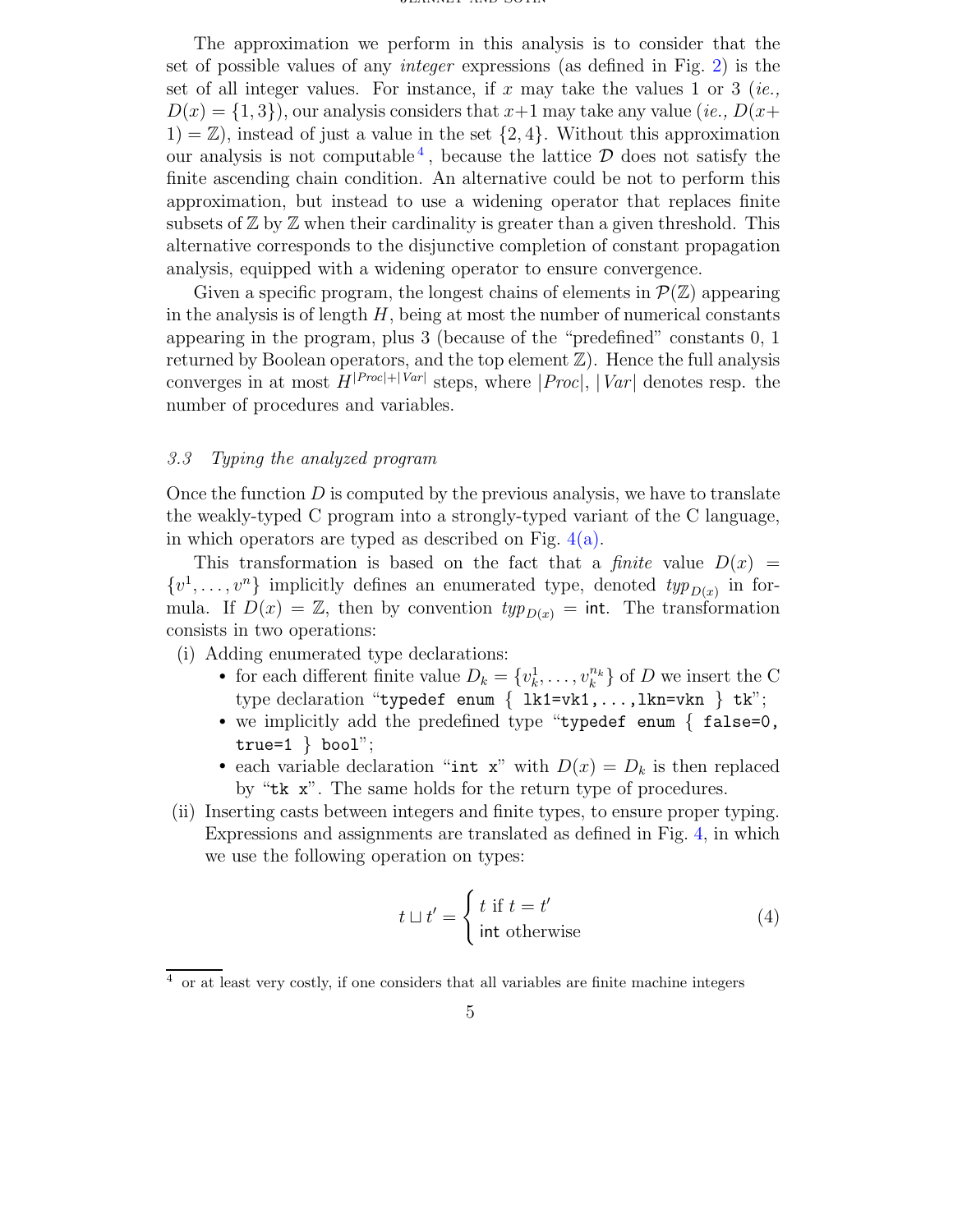<span id="page-6-0"></span>

| ١Þ                                                                                                      | $:$ bool $\rightarrow$ bool                                       |  |                                             |
|---------------------------------------------------------------------------------------------------------|-------------------------------------------------------------------|--|---------------------------------------------|
|                                                                                                         |                                                                   |  | $t_3$                                       |
| $-^{\flat}$                                                                                             | : int $\rightarrow$ int                                           |  |                                             |
| $\&\&^{\flat},  ^{\flat}$ : bool $\times$ bool $\rightarrow$ bool                                       |                                                                   |  |                                             |
| $+^{\flat}, *^{\flat}, <<^{\flat}, \&^{\flat}, \ldots$ int $\times$ int $\rightarrow$ int               |                                                                   |  | typ(                                        |
| $\langle \xi^{\flat}, \rangle^{\flat}, \ldots$ : int $\times$ int $\rightarrow$ bool                    |                                                                   |  | $typ(e_1$<br>$type(e_1?$ <sup>b</sup> $e_2$ |
| $=$ $\stackrel{+}{\rightarrow}$ , $\stackrel{+}{\rightarrow}$ : $\alpha \times \alpha \rightarrow$ bool |                                                                   |  |                                             |
| $\cdot$ ? $\cdot$ . $\cdot$                                                                             | : bool $\times$ $\alpha$ $\times$ $\alpha$ $\rightarrow$ $\alpha$ |  | $typ(cast_{t_2}$<br>(1)                     |

 $\text{sup}(cst) = \text{int}$  $typ(x) = typ_{D(x)}$  $typ(op_1^b e) = t$  if  $op_1^b : t_1 \rightarrow t$  $typ(e_1 \text{ op}_2^b e_2) = t \text{ if } op_2^b : t_1 \times t_2 \to t$  $(e_2 : b e_3) = type(e_2) \sqcup type(e_3)$  $typ(cast_{t_2 \leftarrow t_1}(e)) = t_2$ (b) Typing expressions

(a) Strongly-typed versions of C99 operators.  $\alpha$  is a type variable used for polymorphic operators.

÷.

$$
\llbracket \text{cst} \rrbracket \cong \text{cst} \\
 \llbracket l v \rrbracket \cong v \\
 \llbracket \text{op}_1 e \rrbracket \cong op_1^{\flat}(\text{cast}_{t_1 \leftarrow t'}([\llbracket e \rrbracket)) \text{ if } \begin{cases} op_1^{\flat} : t_1 \rightarrow t \\ t' = \text{typ}([\llbracket e \rrbracket) \end{cases} \\
 \llbracket e_1 op_2 e_2 \rrbracket \cong \text{cast}_{t_1 \leftarrow t'_1}([\llbracket e_1 \rrbracket) op_2^{\flat} \text{ cast}_{t_2 \leftarrow t'_2}([\llbracket e_2 \rrbracket) \text{ if } \begin{cases} op_2^{\flat} : t_1 \times t_2 \rightarrow t \\ t'_i = \text{typ}([\llbracket e \rrbracket] \end{cases} \\
 \llbracket e_1 op_2 e_2 \rrbracket \cong \text{cast}_{t' \leftarrow t'_1}([\llbracket e_1 \rrbracket) op_2^{\flat} \text{ cast}_{t' \leftarrow t'_2}([\llbracket e_2 \rrbracket) \text{ if } \begin{cases} op_2^{\flat} : \alpha \times \alpha \rightarrow \text{bool} \\ t' = \text{typ}([\llbracket e \rrbracket] \end{cases} \\
 \llbracket e_1 ? e_2 : e_3 \rrbracket \cong \text{cast}_{\text{bool} \leftarrow t'_1}([\llbracket e_1 \rrbracket) p^{\flat} \text{ cast}_{t' \leftarrow t'_2}([\llbracket e_2 \rrbracket] \text{ if } \begin{cases} t' = \text{typ}([\llbracket e \rrbracket] \\ t' = \text{typ}([\llbracket e \rrbracket] \end{cases} \\
 \llbracket t' = \text{typ}([\llbracket e \rrbracket]) \\
 \llbracket t' = \text{typ}([\llbracket e_1 \rrbracket)) \\
 \llbracket t' = \text{typ}([\llbracket e_1 \rrbracket)) \\
 \llbracket t' = \text{typ}([\llbracket e_1 \rrbracket)) \\
 \llbracket t' = \text{typ}([\llbracket e_1 \rrbracket)) \\
 \llbracket t' = \text{typ}([\llbracket e_1 \rrbracket)) \\
 \llbracket t' = \text{typ}([\llbracket e_1 \rrbracket)) \\
 \llbracket t' = \text{typ}([\llbracket e_1 \rrbracket)) \\
 \llbracket t' = \text{typ}([\llbracket e_1 \
$$

|                                                                                                  |                                                    |  |  | $cast_{t \leftarrow t}(e) = e$                                                                                                                                                                                             |  |  |  |
|--------------------------------------------------------------------------------------------------|----------------------------------------------------|--|--|----------------------------------------------------------------------------------------------------------------------------------------------------------------------------------------------------------------------------|--|--|--|
|                                                                                                  |                                                    |  |  | $\label{eq:1} \textit{cast}_{t_k \leftarrow \textsf{int}}(e) \; = \; (e == v_k^1) \qquad ? \; l_k^1 \qquad : \qquad \qquad \textit{cast}_{\textsf{int} \leftarrow t_k}(l) \; = \; (l == l_k^1) \qquad ? \; v_k^1 \qquad :$ |  |  |  |
|                                                                                                  |                                                    |  |  |                                                                                                                                                                                                                            |  |  |  |
|                                                                                                  | $(e == v_k^{n_k-1})$ ? $l_k^{n_k-1}$ : $l_k^{n_k}$ |  |  | ( <i>l</i> = $l_k^{n_k-1}$ ) ? $v_k^{n_k-1}$ : $v_k^{n_k}$                                                                                                                                                                 |  |  |  |
| $\textit{cast}_{\textsf{bool}\leftarrow \textsf{int}}(e) = (e == 0)$ ? false : true              |                                                    |  |  | $cast_{\text{int}\leftarrow \text{bool}}(e) = e ? 1 : 0$                                                                                                                                                                   |  |  |  |
| $cast_{t \leftarrow t'} = cast_{t \leftarrow int} \circ cast_{int \leftarrow t'}$ if $t \neq t'$ |                                                    |  |  |                                                                                                                                                                                                                            |  |  |  |
| (d) Definition of cast operators                                                                 |                                                    |  |  |                                                                                                                                                                                                                            |  |  |  |

<span id="page-6-1"></span>Fig. 4. Generating a strongly typed version of the program

Fig. [5\(b\)](#page-7-0) shows the results of this transformation on the prog. of Fig. [5\(a\).](#page-7-1) Observe that the definition of the cast operators  $cast_{bool\leftarrow int}$  and  $cast_{int\leftarrow bool}$ does not follow exactly the same pattern as for ordinary enumerated type, as any non-zero integer values is associated to the Boolean true.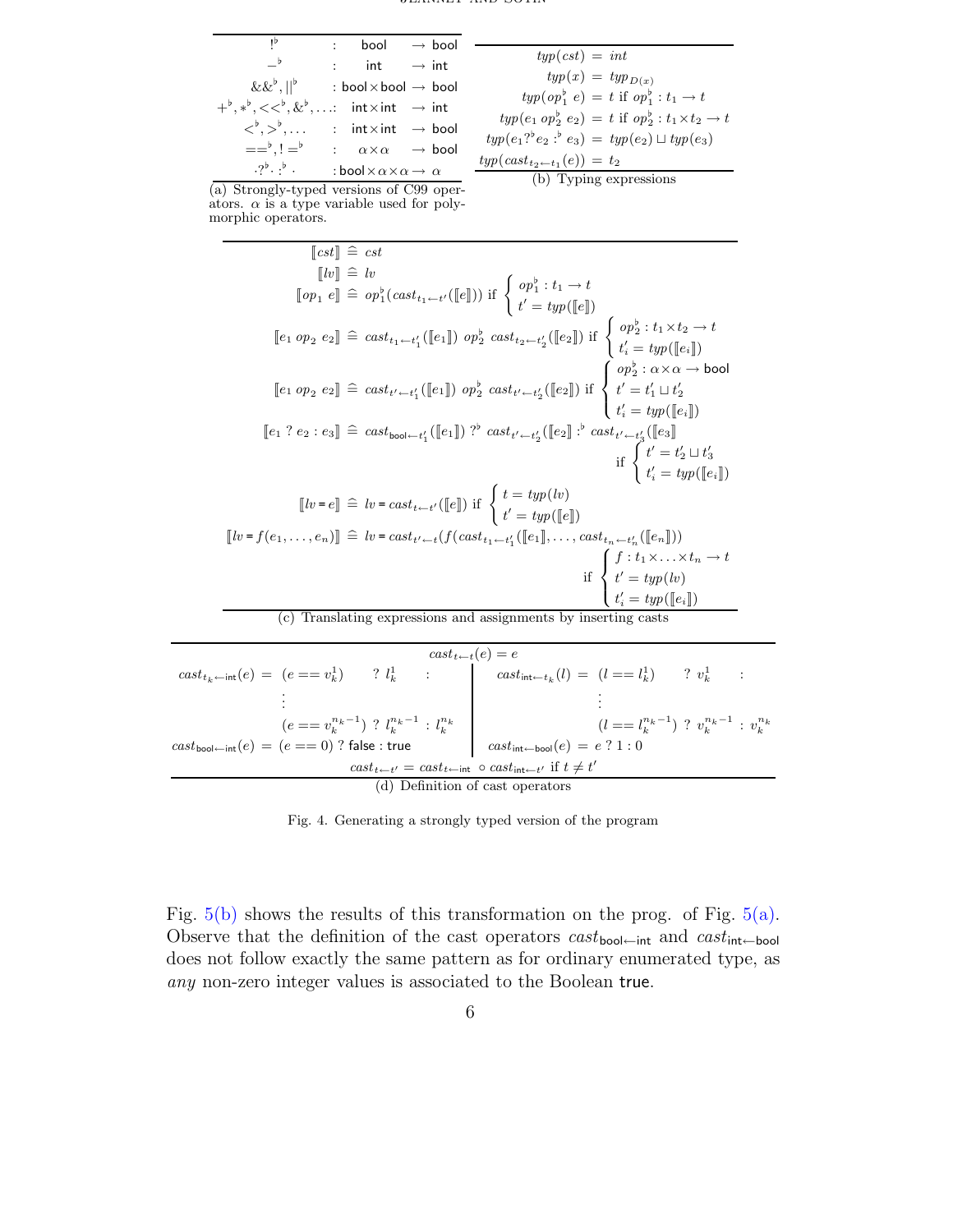```
int incrmod2(int x)
{
  if (x==0) x=1;
  else x=0;
  return x;
}
int main()
{
  int y = interval(1);return y;
}
       (a) Original C program
                                         typedef enum \{ k0=0, k1=1 \} t;t incrmod2(t \times)
                                          {
                                            if (cast-int_t(x)=0) x=cast t int(1);
                                            else x = \text{cast} \cdot t \cdot \text{int}(0);
                                           return x;
                                          }
                                         t main()
                                          {
                                           t y = incrmod2(cast_t_int(1));
                                           return y;
                                         }
                                                         (b) Adding finite types
typedef enum { k0=0,k1=1 } t;
t incrmod2(t x)
{
  if ((x= k0 ? 0 : 1)=0) x=(1 == 0 ? k0 : k1);else x=(0==0 ? k0 : k1);
  return x;
}
int main()
{
  t y = \text{incremental}(1 == 0 ? k0 : k1);return y;
}
                 (c) Expanding casts
                                                        typedef enum \{ k0=0, k1=1 \} t;t incrmod2(t x)
                                                        {
                                                          if (x == k() x = k1:
                                                          else x=k0;
                                                          return x;
                                                        }
                                                        int main()
                                                        {
                                                          t y = \text{increment}(k1);
                                                          return y;
                                                        }
                                                               (d) Propagating constants
```
Fig. 5. Inferring enumerated types and transforming the original program.

### <span id="page-7-3"></span>3.4 Discussion

The soundness criterium is that the new program should have the same operational semantics as the original program. It is easy to see that typing error will not occur, given the properties of the function  $D$  computed by the analysis and the definition of functions typ and cast.

There is however a problem if some variables are read before being initialized. Look at the program on the right. Our inference analysis assigns to x the type enum  $\{ 11=1 \}$ . Hence, seen as a Boolean, x is always true and the function returns 1. The C99

int main() { int x,y;  $y = x ? 1 : 0;$  $x = 1;$ return y; }

standard specifies on the other hand that the value of x is undefined when y is assigned, which means that it can have any value. To deal with this aspect without complicating our framework, we choose to impose that all variables are initialized before being read. Checking this assumption can be done with the classical dataflow analysis implemented in most C compilers, and enforcing it can be done on the original program by replacing any nonparameter declaration "int x" by "int x=0".

A second important point is related to our motivation to exploit the ability of some tools to analyze more precisely finite-state variables. Because we insert casts from enumerated types to integers, we may loose at first glance the benefit of assigning enumerated types to some original integer variables of a program. This will not happen with the CONCURINTERPROC tool, thanks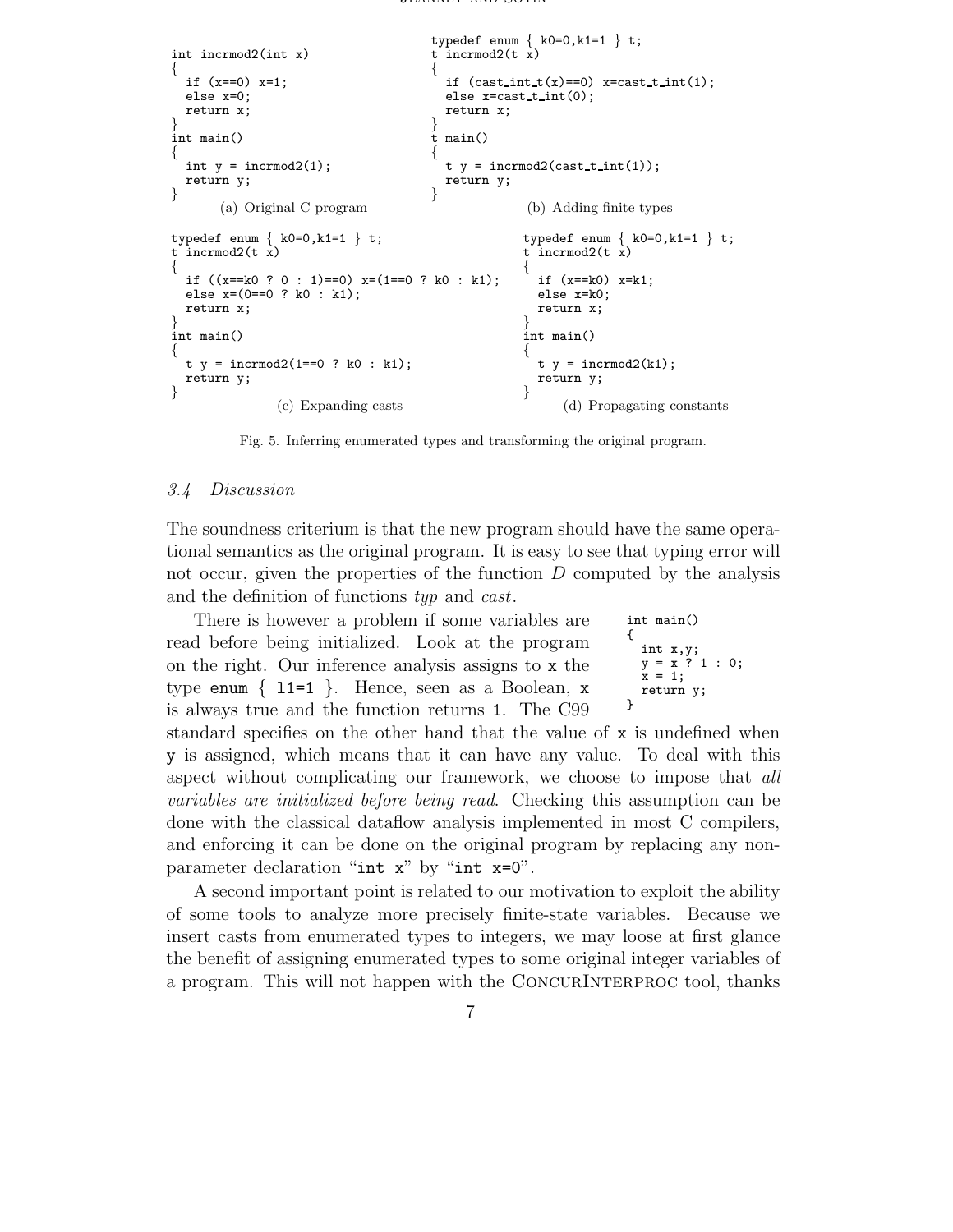to the way it normalizes expressions by pushing operators in the branches of conditional expressions and simplifying trivial tests. For instance, it rewrites the expression if  $((x= k0 ? 0 : 1)=0)$   $x=(1=-0 ? k0 : k1)$  in Fig.  $5(c)$  as follows:

if ((x==k0 ? 0 : 1)==0) x=(1==0 ? k0 : k1)  $\Rightarrow$ if (x==k0 ? 0==0 : 1==0) x=k1 ⇒ if (x==k0) x=k1

## <span id="page-8-0"></span>4 Adding pointers, structures and dynamic allocation

<span id="page-8-2"></span>We now add pointers, structured types and dynamic allocation to our language. We extend the grammar of Fig. [2](#page-3-3) as follows:

htypi ::= htyp0i"∗" k htyp0i ::= int | "typedef struct {"(htypi n) <sup>∗</sup>"}"t hexpri ::= . . . | hpexpri hpexpri ::= null | "&"x | "&"(x → n) hlvi ::= x | "∗"x hstmi ::= . . . | hlvi = alloc(htypi) (5)

We add in particular the operator **&** which creates a pointer value from a variable or a field of a structure (no function pointers).  $n, m, \ldots$  denotes names of structures fields, assumed to be unique. We allow only one \* operator in left-values (including the implicit  $*$  of  $\rightarrow$ ). Assignments like " $**x=**y$ " should be decomposed as "px=\*x; py=\*y; \*px=\*py" and "a->n = b->m" as "pa =  $\&$ (a->n); pb =  $&$ (a->m); \*pa = \*pb;".

The important assumption we do in this section is that there is no (implicit or explicit) cast between the types  $t_1*^k$  and  $t_2*^{k'}$  with  $k \neq k' \vee t_1 \neq t_2$ , and that the program is well-typed in this respect.

### <span id="page-8-1"></span>4.1 Purpose of our inference analysis

In Section [3](#page-3-1) our finite type inference reduced to the analysis of possible values of scalar variables. In this new setting, the goal of our type inference is

- (i) as before to detect the scalar variables that are manipulated as Boolean or enumerated types, and to infer the corresponding type;
- (ii) but also to do so for the fields of structured types;

while taking into account typing and aliasing properties induced by pointers. Our analysis will return a unique type for a given field name, meaning that we renounced to capture distinct (boolean/integer) uses of the same structured type in different contexts.

Consider the program of Fig.  $6(a)$ . We want to infer that p may point to x or y. This allows to infer that  $D(x) = \{0, 2, 3\}$  and  $D(y) = \{1, 2, 3\}$ . Now, as x and y may be pointed to by the same pointer p, they should have the same type. Hence we generate the program of Fig. [6\(b\).](#page-9-1)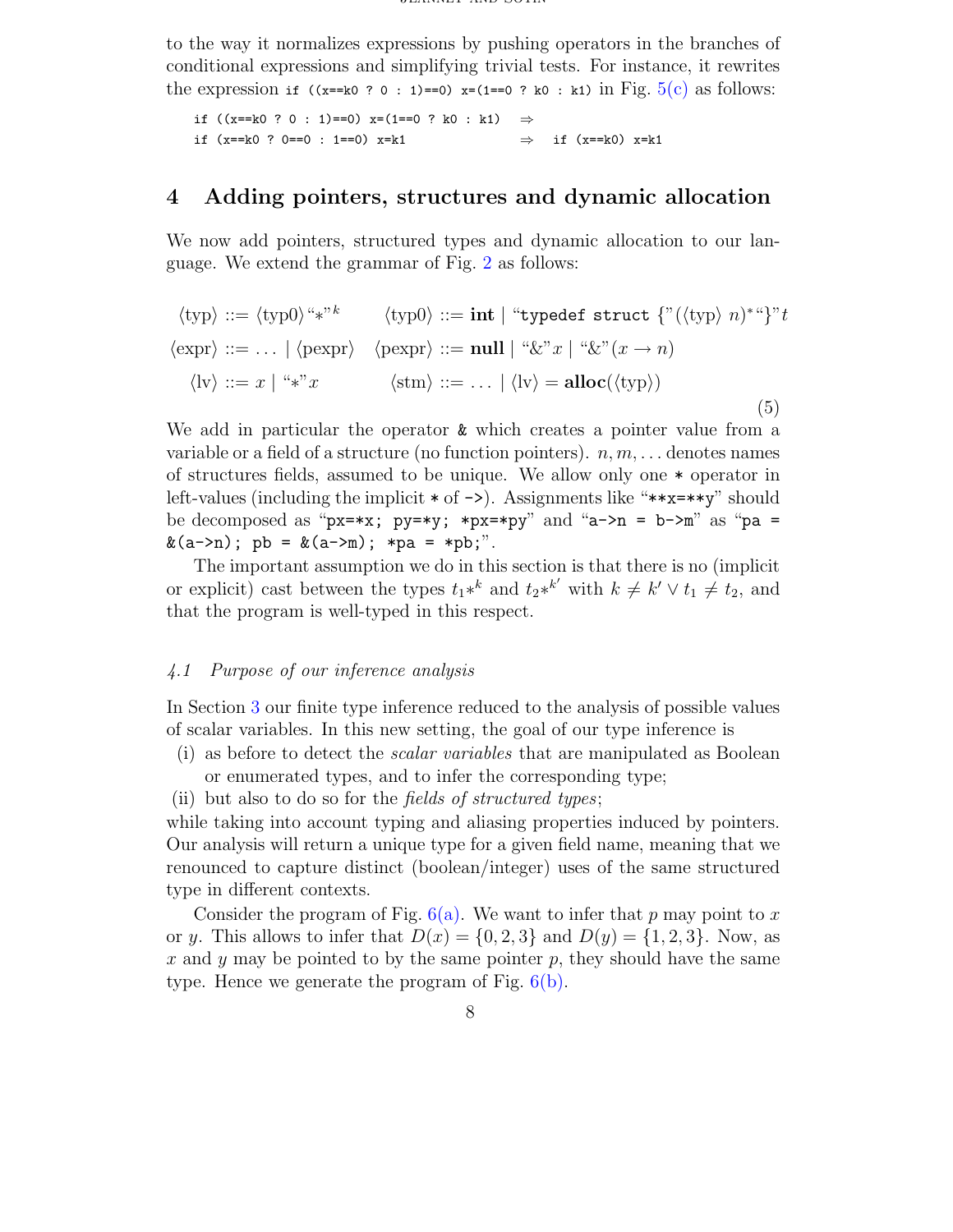<span id="page-9-2"></span><span id="page-9-0"></span>

| $int \text{main}()$<br>int $x = 0$ ;<br>int $y = 1$ ;<br>return *p; | typedef enum $\{$<br>$10=0, 11=1, 12=2, 13=3$<br>∤ t;<br>t main $()$<br>$t x = 10$ ;<br>$t y = 11;$<br>$\text{int} * p = \text{NULL};$ $\text{t} * p = \text{NULL};$<br>$p = kx$ ; *p = 2; $p = kx$ ; *p = 12;<br>$p = \&y$ ; *p = 3; $p = \&y$ ; *p = 13;<br>return *p; | typedef struct $\{$ typedef enum $\{$<br>int n;<br>∤ t;<br>$int \text{ main}()$<br>t x; t* y;<br>$int *p, *q;$<br>$y = \text{alloc}(t)$ ;<br>$p = \&(y - \ge n);$<br>$y = \&x$<br>$q = \&(y - \geq n);$<br>$*p = 1;$<br>$*q = 2$ ;<br>$*p = np < 1;$<br>return *p; | 10=0,11=1,12=2<br>∤ e;<br>typedef struct $\{$<br>e n;<br>$\}$ t;<br>int main()<br>t x; t* y;<br>$e * p, * q;$<br>$\cdots$<br>$*p = 11;$<br>$*q = 12$ ;<br>$*p = (*p == 10)?11:10;$<br>return *p; |
|---------------------------------------------------------------------|--------------------------------------------------------------------------------------------------------------------------------------------------------------------------------------------------------------------------------------------------------------------------|--------------------------------------------------------------------------------------------------------------------------------------------------------------------------------------------------------------------------------------------------------------------|--------------------------------------------------------------------------------------------------------------------------------------------------------------------------------------------------|
| (a) Original program                                                | (b) Final program                                                                                                                                                                                                                                                        | (a) Original program                                                                                                                                                                                                                                               | (b) Final program                                                                                                                                                                                |

<span id="page-9-1"></span>

<span id="page-9-3"></span>Fig. 7. Program with structures

Consider now the program of Fig. [7\(a\).](#page-9-2) We know that y is a pointer to a structure of type t, by its type. We do not need more information about *pointers to structures*, as the field  $n$  of all structures of a given type may be eventually specialized to a unique type. In other words, all the locations corresponding to the field  $n$  are summarized into a single location named  $\ldots$ We still need to infer that  $p$  and  $q$  may point to the scalar field  $n$  of an object of type  $t$ , and to deduce from this fact that the scalar field may contain a value in the set  $D(n) = \{0, 1, 2\}$ . This results in the program of Fig. [7\(b\).](#page-9-3)

To conclude, we need a weak form of points-to analysis, in which we are only interested in points-to relation between pointers variables, integer variables and fields of structures.

## 4.2 Formalization of the analysis

We still perform a weak form of flow and context-insensitive points-to analysis, that infers a function

$$
P: Proc \oplus Var \oplus Field \rightarrow \mathcal{P}(Var \oplus Field)
$$

which maps procedure return values, variables and fields of pointer type to variables and fields.  $P(x)$  (resp.  $P(x)$ ) will be an overapproximation of the set of variables and fields to which x (resp. the field  $\pi$  of any object) may point to. This function is the smallest solution of the inference rules of Fig. [8,](#page-10-0) in which Eqn. [\(6\)](#page-10-1) extends P to expressions of type  $\text{int}^{k}$ ,  $k > 0$ .

We then generalize the scalar value analysis of Section [3.2](#page-4-2) by inferring a function

$$
D: \text{Proc} \oplus \text{Var} \oplus \text{Field} \rightarrow \mathcal{P}(\mathbb{Z})
$$

which maps integer variables and fields to possible values. This function is the smallest solution of the inference rules of Fig. [9,](#page-10-2) in which Eqn.  $(7)$  extends D to expressions of type int.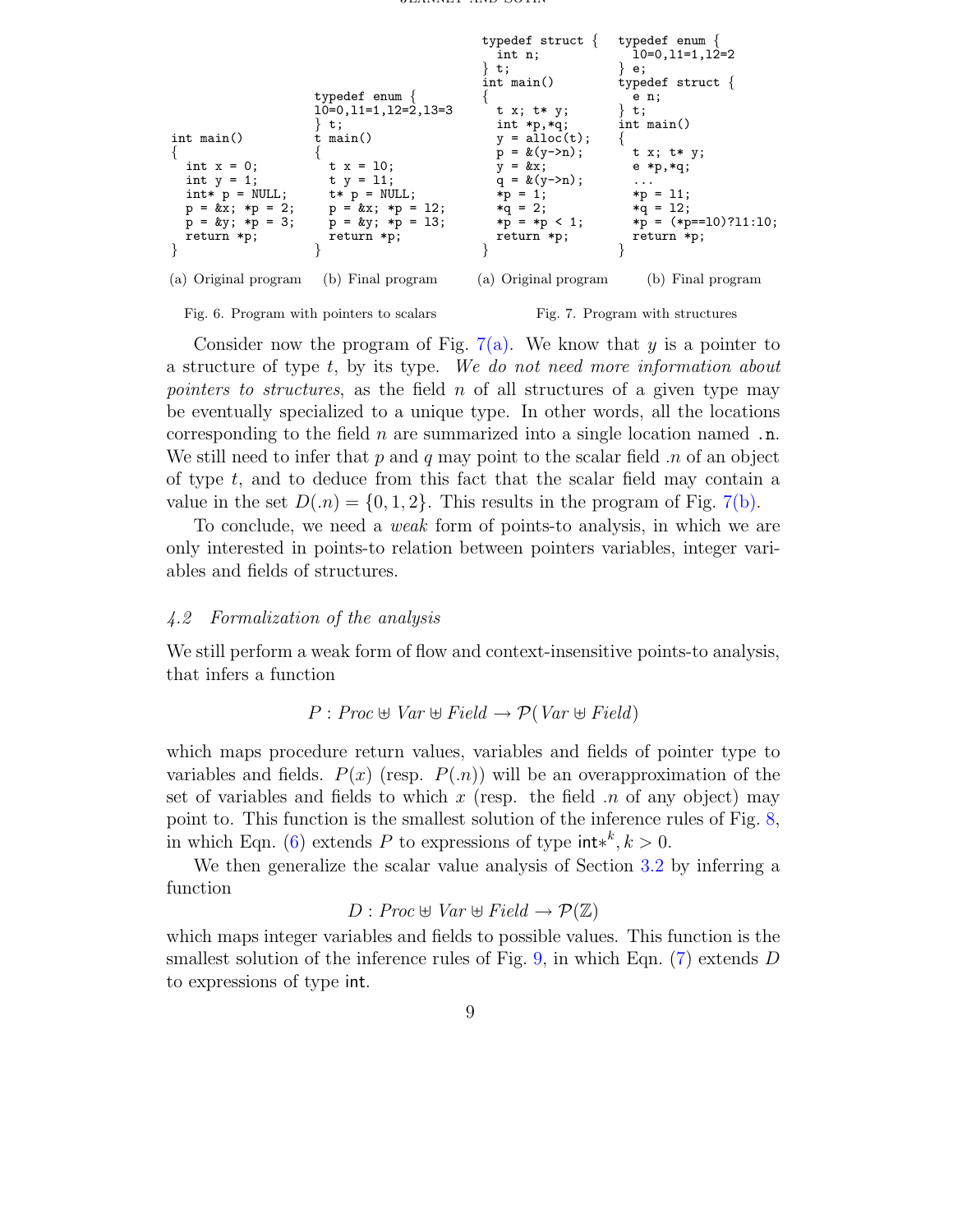<span id="page-10-1"></span>

| $x = expr \in \langle \text{stm} \rangle \text{ int} *^+ x \in \langle \text{decl} \rangle$ | $\ast x = expr \in \langle \text{stm} \rangle \text{ int} *^+ x \in \langle \text{decl} \rangle$ |
|---------------------------------------------------------------------------------------------|--------------------------------------------------------------------------------------------------|
| $P(x) \supseteq P(expr)$                                                                    | $\forall y \in P(x) : P(y) \supseteq P(expr)$                                                    |
| $return \; expr \in \langle \text{stm} \rangle(f) \text{ int} *^+ f(\ldots) \in Proc$       | $if \; type \; f(typ_1 \; x_1, \ldots, \text{typ}_n \; x_n) \in \langle \text{proc} \rangle$     |
| $P(f) \supseteq P(expr)$                                                                    | $\exists p \; f(typ_1 \; x_1, \ldots, \text{typ}_n \; x_n) \in \langle \text{proc} \rangle$      |
| $P(x) \supseteq P(f) \text{ if } typ = \text{int} *^+$                                      | $\forall i \;   \; typ_i = \text{int} *^+ : P(x_i) \supseteq P(expr_i)$                          |

$$
P(\text{null}) = \emptyset
$$
  
\n
$$
P(\&x) = \{x\} \quad \text{(only applied to a var. of type int**)}
$$
  
\n
$$
P(\&x(x \to n)) = \{n\} \quad \text{(only applied to a field of type int**)}
$$
  
\n
$$
P(\text{expr "?" pexpr_1 ": "pexpr_2}) = P(\text{pexpr}_1) \cup P(\text{pexpr}_2)
$$
 (6)

<span id="page-10-0"></span>Fig. 8. Points-to analysis

<span id="page-10-3"></span>
$$
\begin{array}{ll}\n\frac{x = \exp r \in \langle \text{stm} \rangle \quad \text{int } x \in \langle \text{decl} \rangle}{D(x) \supseteq D(\exp r)} & \frac{*x = \exp r \in \langle \text{stm} \rangle \quad \text{int}^{+} x \in \langle \text{decl} \rangle}{\forall y \in P(x) : D(y) \supseteq D(\exp r)} \\
\text{return } \exp r \in \langle \text{stm} \rangle \quad \text{int } f(\ldots) \in \langle \text{proc} \rangle \\
& \frac{x = f(\exp r_1, \ldots, \exp r_n) \in \langle \text{stm} \rangle}{L(y) \supseteq D(\exp r_1, \ldots, \exp r_n) \in \langle \text{proc} \rangle} \\
& \frac{typ \ f(typ_1 \ x_1, \ldots, \exp r_n \ \in \langle \text{proc} \rangle}{D(x) \supseteq D(f) \text{ if } typ = \text{int} \\
& \frac{V_i \mid typ_i = \text{int} : D(x_i) \supseteq D(\exp r_i)}{D(x) \supseteq D(f) \text{ if } typ = \text{int} \\
& \frac{V_i \mid typ_i = \text{int} : D(x_i) \supseteq D(\exp r_i)}{D(x) \supseteq D(\exp r_i)} \\
& \frac{D(\text{c} \exp r)}{D(x)} = \{c, c, d\} \\
& \frac{D(\text{vole} \exp r)}{D(\text{vole} \exp r)} = \{0, 1\} \\
& \frac{D(\text{int} \exp r)}{D(\text{vole} \exp r)} = \mathbb{Z} \\
& \frac{D(\exp r \ \text{``?} \exp r_1 \ \text{``?} \exp r_2)}{L(\exp r_1) \cup D(\exp r_2)} = D(\exp r_1) \cup D(\exp r_2)\n\end{array} \tag{7}
$$

<span id="page-10-2"></span>Fig. 9. Inferring possible values for variables and fields

## 4.3 Typing the analyzed program

As mentioned in Section [4.1,](#page-8-1) assigning types to variables is a bit more complex than in the purely scalar case, because two variables pointed to by the same pointer should be given the same type. Otherwise, the need for a cast may depend on the value of the pointer. Therefore,

- If x (or  $n$ ) is initially declared as an integer,  $typ(x)$  =  $typ_{\bigcup \{D(y) \mid \exists p:P(p) \supseteq \{x,y\}\}};$
- If x (or n) is initially declared as a pointer  $int^{k} k > 0$ ,  $typ(x) =$  $(typ_{\bigcup_{y\in P^k(x)} D(y)})^{*^k}$ , where  $P^k$  denotes the k-th iterate of P.

The insertion of casts is done exactly as in Section [3.3.](#page-5-1) Observe that we do not need casts between pointers: we cannot have " $t * x$ ; int\*  $y; \ldots;$ y=x" in the final program, because such an assignment makes the variables and fields pointed to by x and y (hence, also x and y) having the same type.

### 4.4 Discussion

In this section, we extended the proposition of Section [3](#page-3-1) to a broader subset of C. However this proposal was done under some assumptions (absence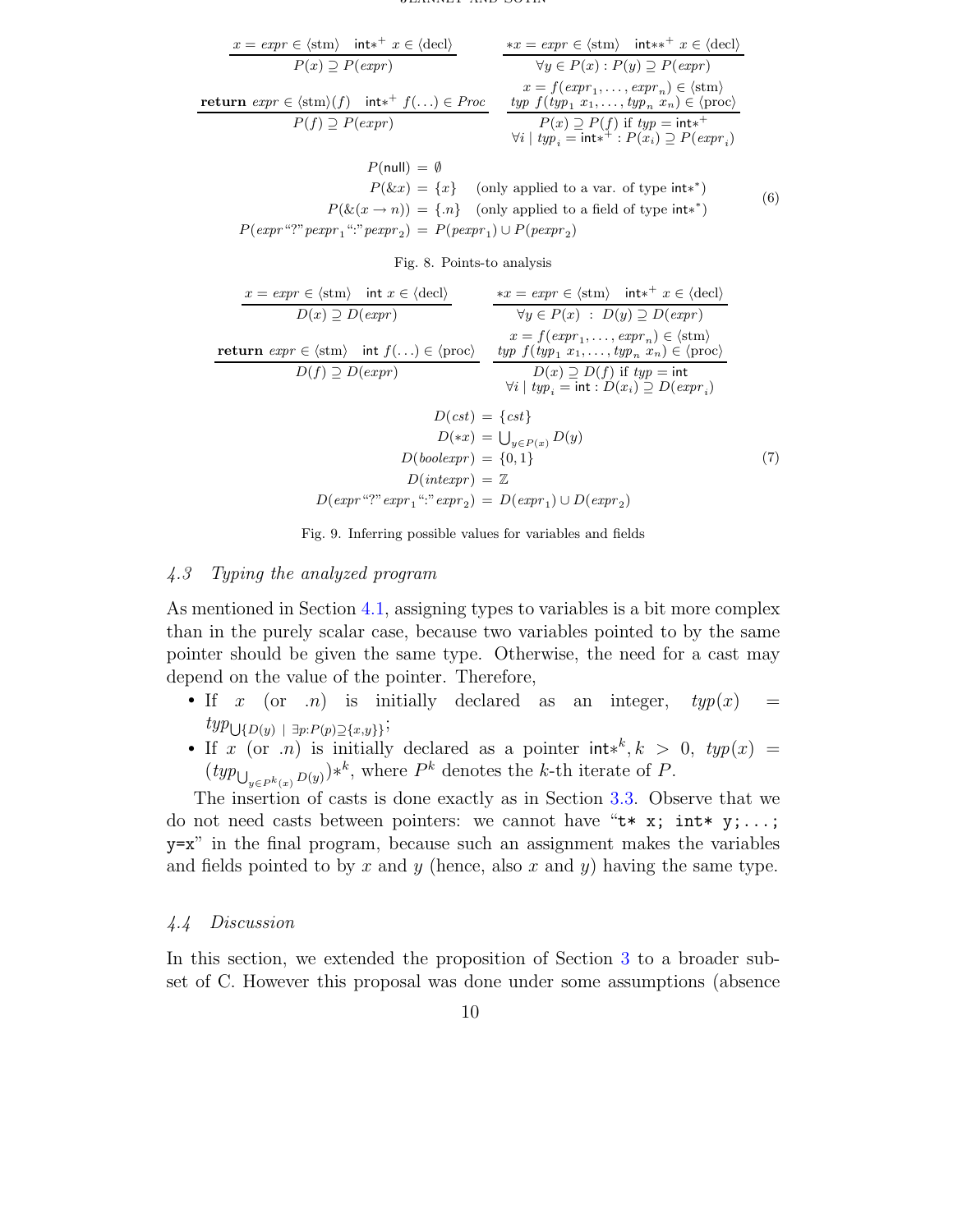of casts and pointer arithmetic) and should be seen as a demonstration of how the value analysis and points-to analysis interact. It is possible to relax these assumptions by using classical well-studied points-to analysis. In particular, the technique of Steensgarrd [\[11\]](#page-12-6) seems well-suited, since it is interprocedural, flow-insensitive and it accepts the language of Equation [5.](#page-8-2) This technique infers the pointing relation and the effective structures manipulated by a C program with casts.

Handling arrays in addition to structures and pointers can be integrated to the points-to analysis by giving a unique type to the whole array and assuming that no out-of-range access occurs.

Note that the condition that variables must be initialized before being read, mentioned in [3.4,](#page-7-3) should also be satisfied for dynamically allocated memory, but this is more complex to check or to enforce.

## 5 Conclusion

We presented a way to determine the set of Boolean and enumerated variables among a set of variables of type int in a C program. This information, of little use for compilation, allows to improve the precision of program verification by assigning these variables to the adequate abstract domain.

The process takes as input a large subset of C (including functions, structures, pointers) and performs a simple points-to analysis followed by a value analysis. The results of these analyses allows to transform the program in a strongly-typed equivalent version by refining the types and by inserting explicit casts in the right place.

Note that this work would not be necessary if the abstract domains used by the analysers where able to dynamically switch the types of the variables they manipulate when the latter are escaping their capabilities. But the abstract domains proposed in the literature tend to be very specialized (eg. floating points [\[2\]](#page-12-7), numerical arrays [\[4\]](#page-12-8)), and taking more general cases into account would add a burden to their complexity.

Our work is complementary with the compilation of C program to intermediate language or to simpler subsets  $[9,5]$  $[9,5]$ . These proposals can be seen as frontends dedicated to verification by reducing the gap between C and the simpler analyser input language, thus answering Point [\(i\)](#page-1-1) of the introduction.

An implementation has been developed for CONCURINTERPROC  $[6]$ , having c2newspeak [\[5\]](#page-12-10) as a frontend. The analyser only handles scalar types thus does not require the points-to version of the analysis (Section [4\)](#page-8-0) but further developments for analysers with richer memory model will benefit from it.